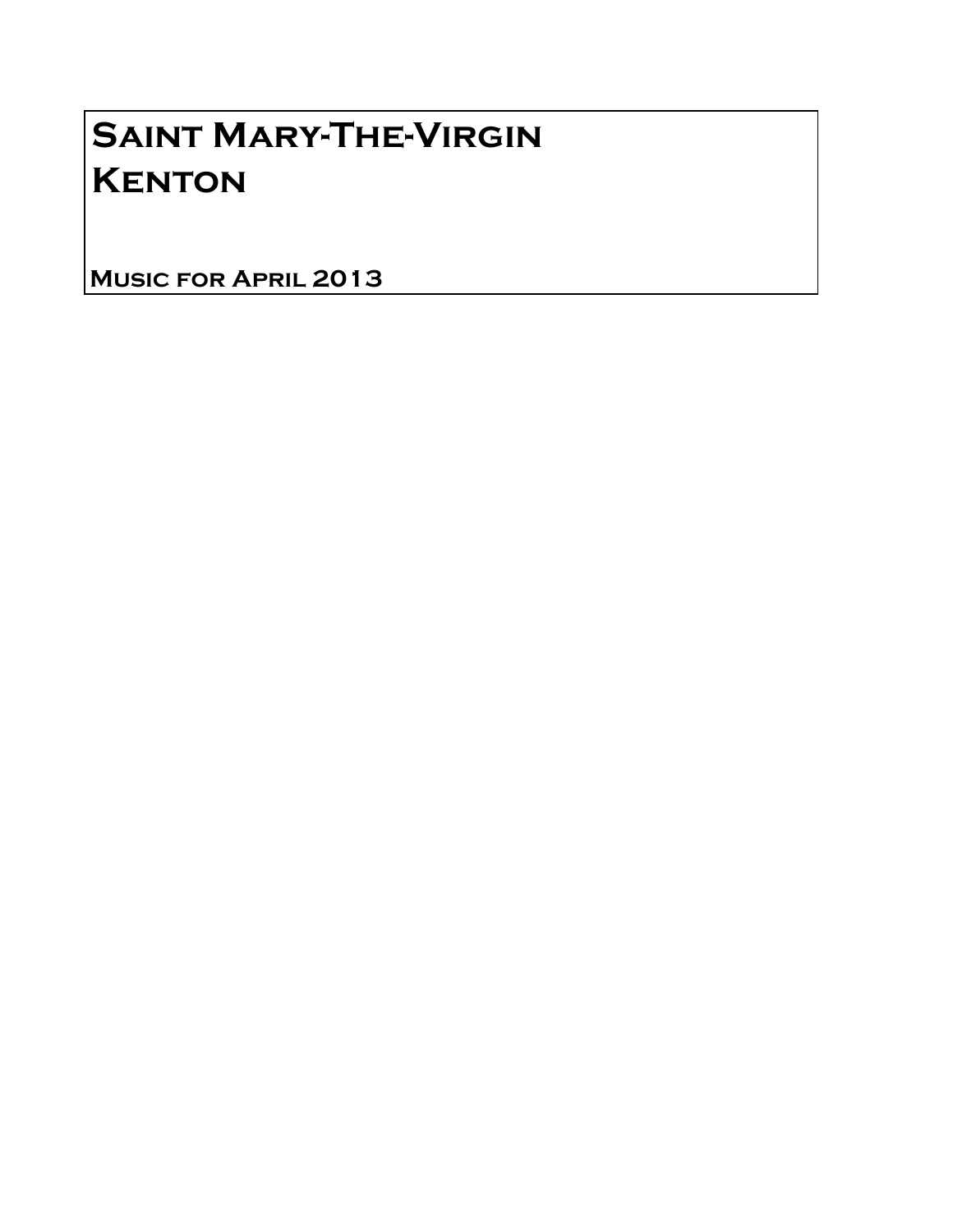| <b>7th April</b>                                                                                 | <b>Easter II - Low Sunday</b>                                                                                    |                                                                                                                                                                                    |  |
|--------------------------------------------------------------------------------------------------|------------------------------------------------------------------------------------------------------------------|------------------------------------------------------------------------------------------------------------------------------------------------------------------------------------|--|
| Introit<br><b>Responsorial Psalm</b><br>Gradual<br>Offertory<br>Communion<br>Recessional         | 124<br>Page 171, first setting<br>389<br>173 (t 265)<br>307<br>117                                               | Ye choirs of new Jerusalem<br>Jesus these eyes have never seen<br>Blessed Thomas, doubt no longer<br>Sweet sacrament<br>The day of resurrection                                    |  |
|                                                                                                  | Setting                                                                                                          | K, G, C, - Merbecke; S, B, A - Shaw                                                                                                                                                |  |
|                                                                                                  | At communion                                                                                                     | <b>Celtic Benediction</b>                                                                                                                                                          |  |
| 8th April                                                                                        | <b>Annunciation (transferred from Holy Week)</b>                                                                 |                                                                                                                                                                                    |  |
| Introit<br><b>Responsorial Psalm</b><br>Gradual<br><b>Offertory</b><br>Procession<br>Recessional | CH263<br><b>SHEET</b><br><b>CH684</b><br>CH238<br>CH525 (t NEH292(ii))<br><b>CH62</b><br>Setting<br>At communion | Holy Virgin, by God's decree<br>Tell out my soul<br>Hail Queen of heav'n<br>O food of travellers, angels' bread<br>Ave Maria, O maiden, O mother<br>Missa Simplex / Lourdes Gloria |  |
|                                                                                                  |                                                                                                                  |                                                                                                                                                                                    |  |
| 14th April                                                                                       | <b>Easter III</b>                                                                                                |                                                                                                                                                                                    |  |
| Introit<br><b>Responsorial Psalm</b><br>Gradual<br>Offertory<br>Communion<br>Recessional         | 116 (Tyrolese)<br>Page 172<br>118<br>351<br>282<br>107                                                           | O praise our great and glorious Lord<br>The Lord is risen indeed<br>Come ye faithful<br>Faithful shepherd<br>Good Christian men, rejoice and sing                                  |  |
|                                                                                                  | Setting<br>At communion                                                                                          | G, C Merbecke;<br>K, S, B, A - St Ralph Sherwin Mass<br>Silent surrendered                                                                                                         |  |